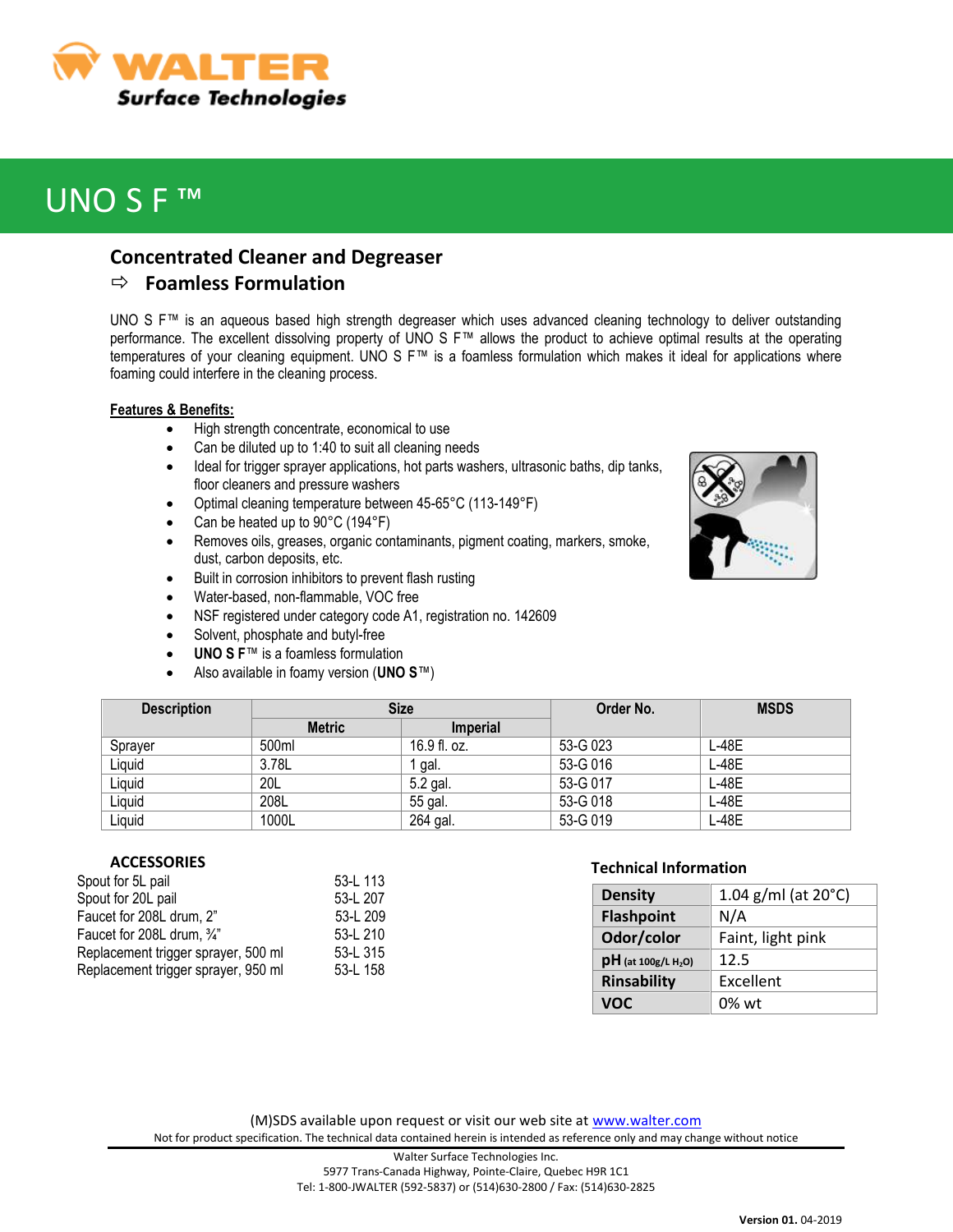

# UNO S F<sup>™</sup>

## **Concentrated Cleaner and Degreaser**

### **Foamless Formulation**

### **Application dilution chart:**

| <b>Equipment</b>        | <b>Dilution</b> | <b>Dilution</b> | <b>Application</b>                 | <b>Material</b>                      |
|-------------------------|-----------------|-----------------|------------------------------------|--------------------------------------|
|                         | ratio           | %               |                                    |                                      |
| Trigger sprayers        | $1:40 -$        | $2,5% -$        | Removal of light organic           | Aluminum and Non-Ferrous Alloys,     |
|                         | 1:30            | 3,3%            | contaminants                       | <b>Plastics</b>                      |
| Trigger sprayers        | $1:40 -$        | $2,5% -$        | Removal of light organic           | Steel, Stainless Steel, Plastic      |
|                         | 1:10            | 10%             | contaminants                       |                                      |
| Trigger sprayers        | $1:10 -$        | $10% -$         | Removal of heavy organic           | Steel, Stainless Steel               |
|                         | Pure            | Pure            | contaminants                       |                                      |
| <b>Ultrasonic baths</b> | $1:40 -$        | $2,5% -$        | Removal of light organic           | Aluminum and Non-Ferrous Alloys,     |
|                         | 1:30            | 3,3%            | contaminants                       | <b>Plastics</b>                      |
| <b>Ultrasonic baths</b> | $1:40 -$        | $2,5% -$        | Removal of light to heavy organic  | Steel, Stainless Steel, Plastics     |
|                         | 1:10            | 10%             | contaminants                       |                                      |
| <b>Ultrasonic baths</b> | $1:10 -$        | 10% -           | Removal of heavy organic           | Steel, Stainless Steel               |
|                         | Pure            | Pure            | contaminants                       |                                      |
| Floor washing           | $1:30 -$        | $3,3% -$        | Maintenance and degreasing of      | Tiled Floors, Hard Floors, Concrete, |
| machines                | 1:10            | 10%             | floors                             | Epoxy Coated Floors, Linoleum, etc.  |
| Pressure washers        | $1:40 -$        | $2,5% -$        | Pressure washing                   | Aluminum Truck Bodies, Vehicle       |
|                         | 1:30            | 3,3%            |                                    | Bodies, Siding                       |
| Pressure washers        | $1:30 -$        | $3,3% -$        | Pressure washing                   | Truck and Vehicle Bodies, Floors,    |
|                         | 1:20            | 5%              |                                    | Walls, Vinyl Sidings, etc.           |
| Hot parts washers       | $1:40 -$        | $2,5% -$        | Cleaning and degreasing of parts   | Aluminum and Non-Ferrous Alloys,     |
|                         | 1:30            | 3,3%            | with light organic contaminants    | <b>Plastics</b>                      |
| Hot parts washers       | $1:40 -$        | $2,5% -$        | Cleaning and degreasing of parts   | Steel, Stainless Steel, Plastic      |
|                         | 1:10            | 10%             | with light to heavy organic        |                                      |
|                         |                 |                 | contaminants                       |                                      |
| Hot parts washers       | $1:10 -$        | 10% -           | Cleaning and degreasing of parts   | Steel, Stainless Steel               |
|                         | Pure            | Pure            | with heavy organic contaminants    |                                      |
| Dip tanks               | $1:10 -$        | 10% -           | Soaking of light and heavy organic | Steel, Stainless Steel               |
|                         | Pure            | Pure            | contaminants                       |                                      |

| <b>Dilution</b><br>ratio | <b>Dilution</b><br>% | ml of cleaner/<br>1L of water | fl. oz. of cleaner/<br>1 gal of water |
|--------------------------|----------------------|-------------------------------|---------------------------------------|
| 1:40                     | 2,5%                 | 25ml                          | 3,2 fl. oz.                           |
| 1:30                     | 3,3%                 | 33ml                          | 4,3 fl. oz.                           |
| 1:20                     | 5%                   | 50 <sub>ml</sub>              | 6,4 fl. oz.                           |
| 1:10                     | 10%                  | 100ml                         | 12,8 fl. oz.                          |
| 1:5                      | 20%                  | 200ml                         | 25,6 fl. oz.                          |
| 1:2                      | 50%                  | 500ml                         | 64 fl. oz.                            |

(M)SDS available upon request or visit our web site at [www.walter.com](http://www.walter.com/)

Not for product specification. The technical data contained herein is intended as reference only and may change without notice

Walter Surface Technologies Inc. 5977 Trans-Canada Highway, Pointe-Claire, Quebec H9R 1C1 Tel: 1-800-JWALTER (592-5837) or (514)630-2800 / Fax: (514)630-2825